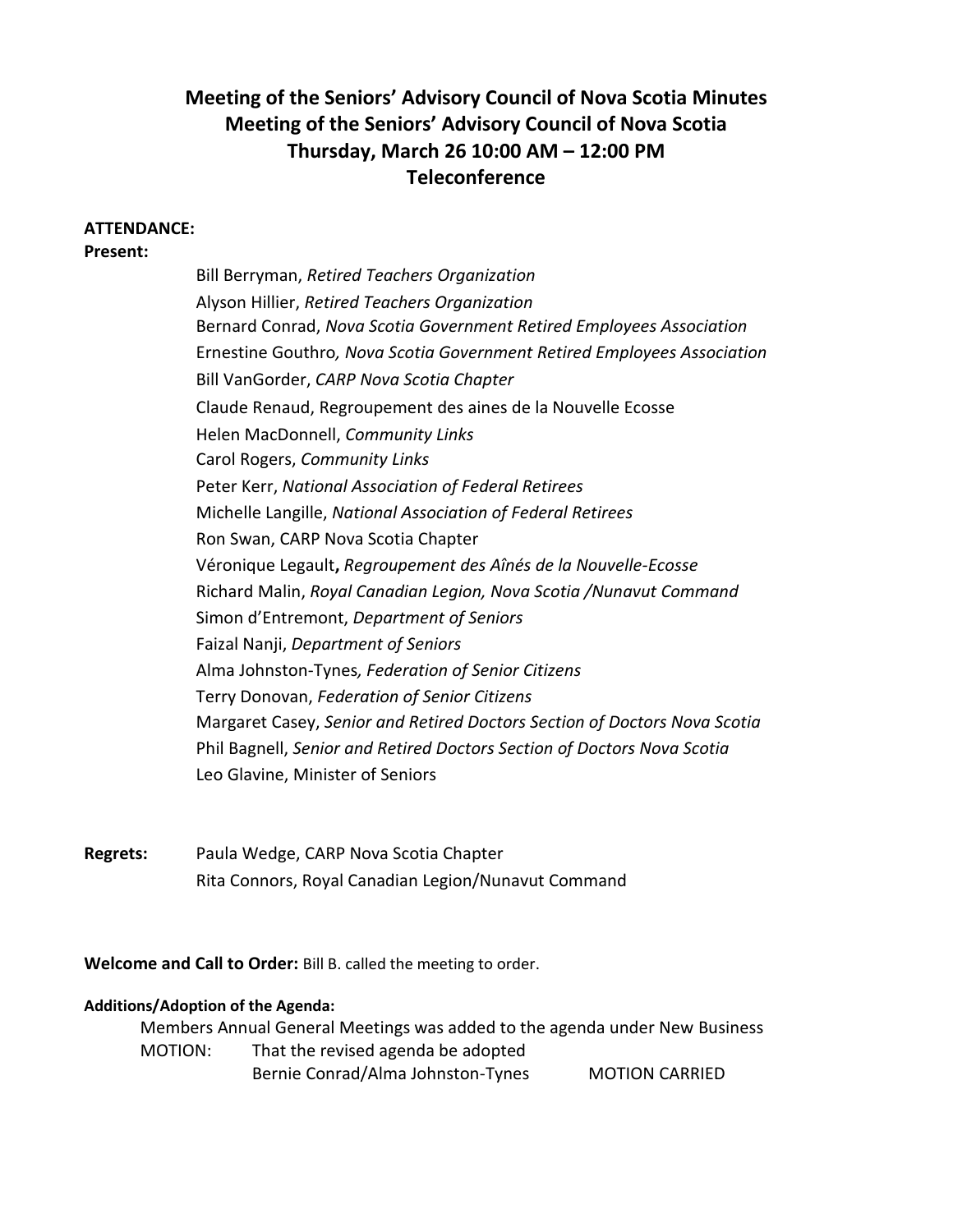# **Approval of Minutes of February 27, 2020**

Edits to the Minutes

- 1. CAP Business invite someone to give us more information.
- 2. Community Links There are 5 new board members instead of "going to be"…

MOTION: That the corrected minutes of February 27, 2020 be approved. Bernie Conrad/Alma Johnston-Tynes MOTION CARRIED

# **ACTION ITEMS**

The seven action items were reviewed and marked as completed.

Peter questioned if members thought the document was useful and there was a discussion on the issue. The decision was for the Chair to continue to draw up action items after each meeting.

# **Business Arising from Minutes**

Bill spoke on the Minister of Health's letter re: access to diabetes medications. Members were pleased that the Minister agreed with the implementation of the new form to streamline the approval process for SGLT-2 inhibitors, DPP4 inhibitors and GLP-1 receptor agonists.

Bill spoke on the letter to Minister of Municipal Affairs Chuck Porter re: CAP. Chair is to contact Nova Scotia Federation of Municipalities requesting a meeting with the All-Party Committee and Seniors Advisory Council.

Bill spoke on letter to Minister of Health and Wellness Randy Delorey re high dose flu vaccine. Waiting for a response. Phil Bagnell has been doing research from the National Advisory Committee on Immunization.

Bill spoke on the revised oral antidiabetic agent document. Bill VanGorder would like the Council to monitor the use of the form over the next 6 months. This form was recommended by Diabetes Canada.

Note: Let this outcome be highlighted as a win and accomplishment for the Council in advancing its priorities.

# **Treasurer's Report**

Claude indicated the Chair, Vice-Chair and Treasurer have signed the Credit Union documents. Claude wants to do on-line banking and Bill VanGorder will send information on how to set this up.

# **Update from the Department of Seniors**

It is a top priority to bring together Advisory Committee, however, right now COVID-19 is the priority.

SHIFT 2.0 has received a 3 year commitment from government.

We received money for the social innovation lab to continue into this fiscal year.

Province announced emergency funding for vulnerable seniors with money going to Senior Safety Programs (\$180,000) and Community Links (\$50,000)

Barbara Adams asked Minister Glavine during budget estimates of the Department of Seniors why she was unable to meet with Seniors Advisory Council. Minister said he was not opposed to Council meeting with opposition parties, but that would be a Council decision.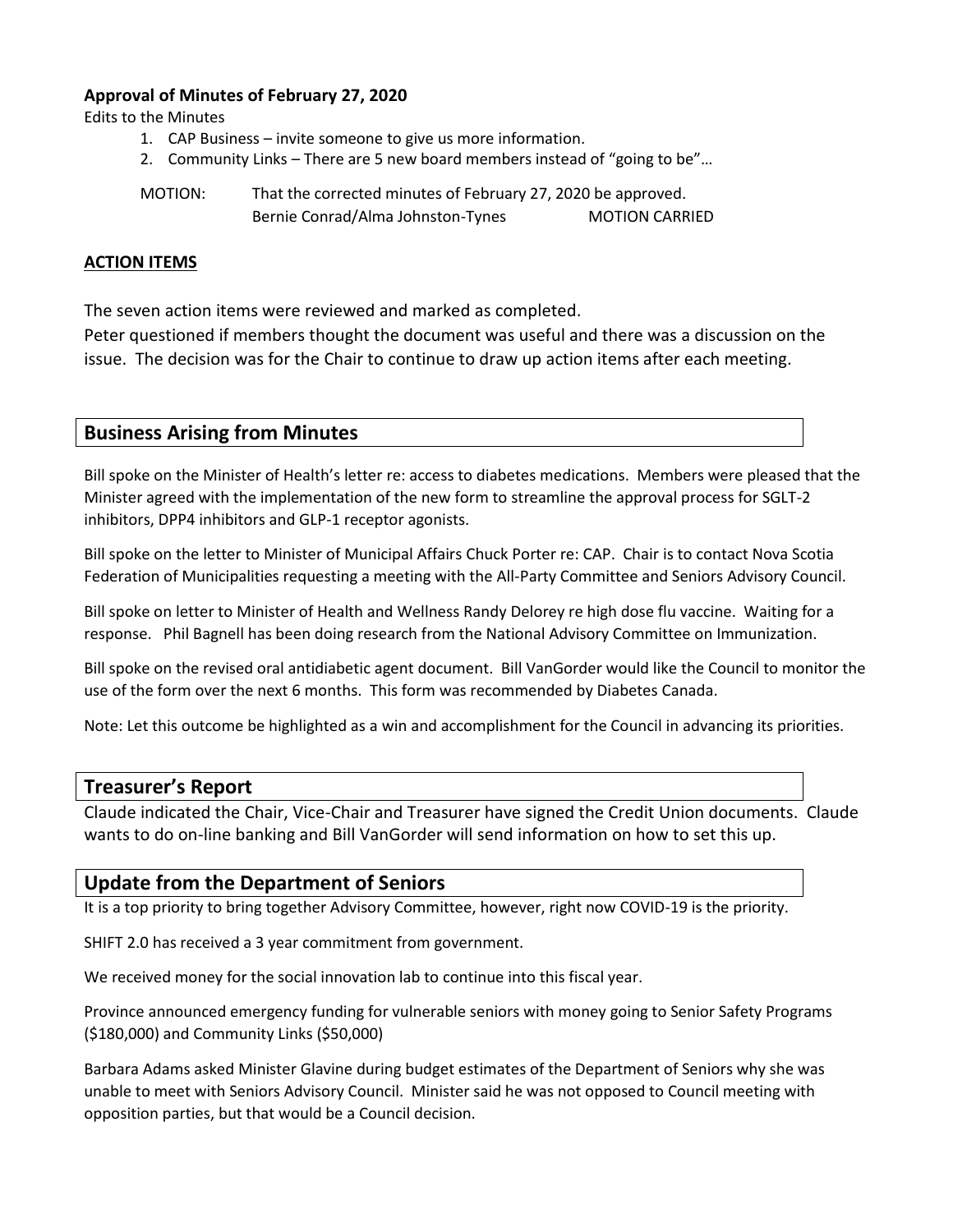**Communications Nova Scotia presentation –** Michelle Lucas (Manager), Carole Rankin and Dave Denny

Overall approach from CNS: Michelle, Carole and Dave spoke to this. Dave spoke to the advertising approach that CNS is taking. Using multiple streams: radio, print, social media, etc. Specific senior section on government coronavirus website going live today. New public health announcements coming out and will find ways to share it with Council. Suggested that different medias are needed as not all seniors access websites. Discussion on providing I-Pads to long-term care facilities to allow residents to keep in touch with family.

*ACTION:* Any group that wants to be on distribution list to get releases directly, email Lyndsay

CNS is translating almost everything.

Minister Glavine came back on the line at 11:30. Simon asked the group to let him know if you are noticing unintended consequences, challenges, or dysfunction at the community level impacting seniors e.g., isolation, not being able to get groceries, not being able to get medications, etc.

Minister spoke to the Seniors Safety Coordinators on March 25<sup>th</sup> re: funding for community support and mobilization.

*ACTION:* Simon to check with Vickie Elliott Lopez (Department of Health and Wellness) to find out what the caregiver situation is at this time.

# **New Business – AGM Plans**

Alma – AGM postponed until September 21-23.

CARP – scheduled for May 28 conference, call tomorrow, no decision made yet.

Peter – regional meeting in April is cancelled, National meeting in June could be cancelled, no final decision made yet.

Bill B – Retired Teachers AGM postponed to September 23.

Helen – Planning for June 8. Most likely not going to host an in-person meeting in Truro.

RANE – October AGM. Will do it via video conferencing.

### **Dr. Rob Strang Spoke to COVID-19**

All cases are travel related; however, government fully expect to see community spread. We will be expanding testing with new lab capacity. We need to know if there is spread within NS (Therefore advising no travel). Everyone needs to do what we are telling them to do. No grouping and socializing. For Seniors groups, it is important to realize that they are at the highest risk. Asking to protect those by not going outside and socializing with people. Restrictions on visitors and activities coming to a halt is critical. We are sharing many community stories and how they are avoiding self-isolation, but still being safe. Government happy volunteers are getting seniors their groceries and medications and hope this continues during the crisis.